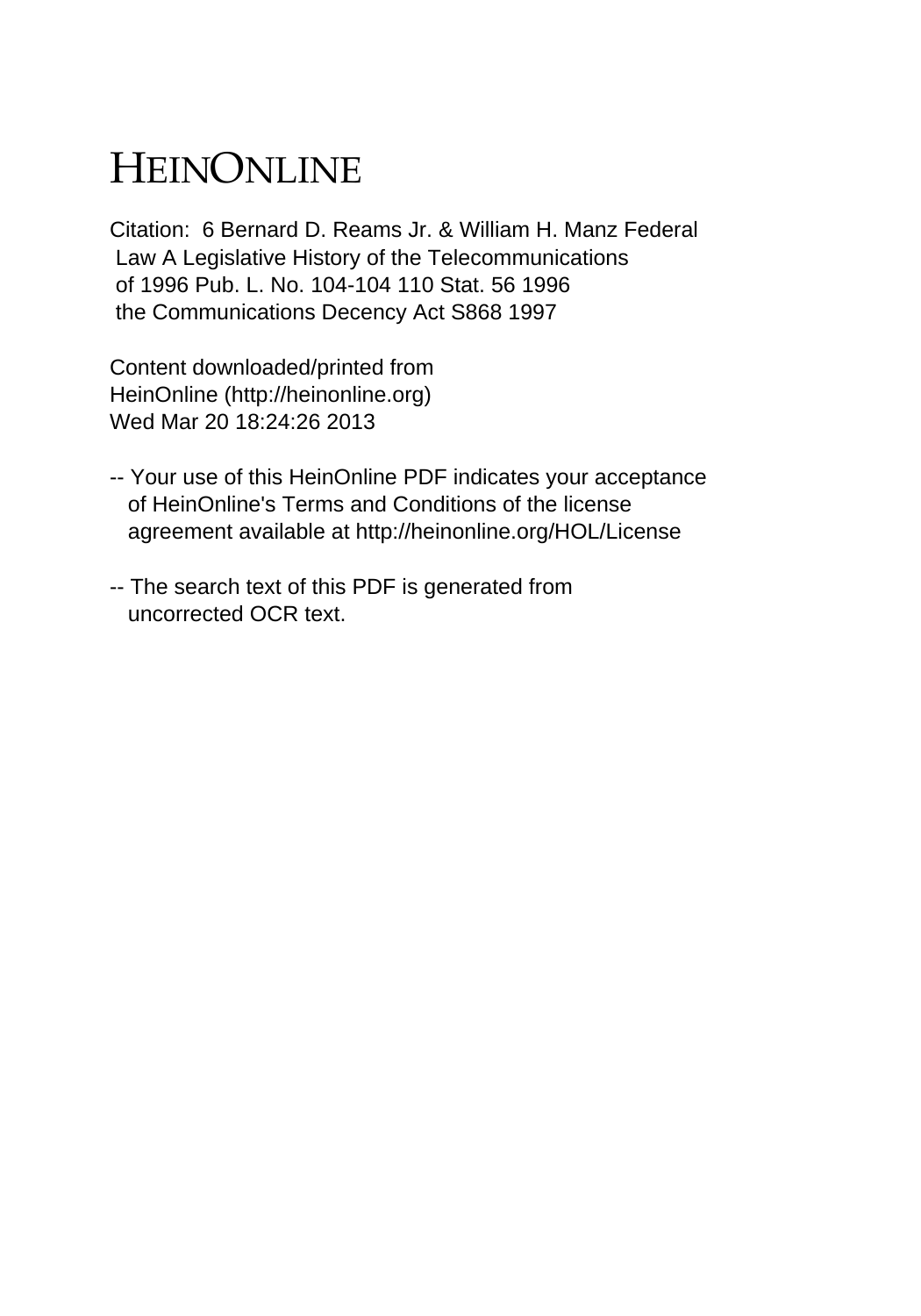dous impact **on** many **small** towns

Mr. HOLLINGS (for himself, Mr. DANFORTH, Mr. BREAUX.<br>Mr. STRVENS, Mr. BURNS, Mr.<br>ADAMS. and Mr. Cocman<sup>y</sup>:<br>**S. 173. A bill to permit the Bell Tele-**

phone Coo. to conduct research **on. design,** and manufacture telecommuni. cations equipment, and for other **pur-poses** to the Committee on **Com-** merce. Science. and Transportation.

-ELSCORmWCAUTOM **soviruz** asa" c **A"** uANUFACMcNO couIfrzow **Ac** or **11es,**

Mr. HOLLINGS. Mr. President, the U.S. communications equipment man-U.S. communications equipment man.<br>ufacturing industry is on the brink of disaster. The U.S. leadership in high-<br>technology products is under sige by<br>a host of Japanese, European, and<br>other multinational firms. These for-<br>eign companies recognized some time<br>ago what the United States has notare what the market for communications equip-<br>ment is now a global one, and we are<br>not in it. The United States is losing<br>its leadership position across the board in communications and con-<br>sumer electronics equipment. Our<br>smug self-satisfaction has become<br>blind ignorance of international<br>trends. We have sat around talking<br>about our domestic rules while these foreign companies have made tremendous inroads in the third world and<br>also right here in our own backyard. also right here in our own backyard. Unless we get in the **game** now. we **will** lose our opportunities forever.

It is for this reason that today **I** am reintroducing the Telecommunications Equipment Research and Manufacturing Competition Act of **1991. This bill** lifts the restriction that currently bars the Bell Operating Cos. from conduct-<br>ing research on, manufacturing or pro-**Ing** research on. manufacturing or pro- viding **all** types of communications equipment. **If** the United States is to regain Its leadership position in the international manufacturing market It must be willing to make use of the full panoply of resources available to<br>the telecommunications industry. the telecommunications Industry. Nothing **less** than this Nation's eco- nomic future and security is at stake. nomic future and security is at stake.<br>This is essentially the same bill that

**I** introduced in the last Congress. The **bill garnered enormous momentum**<br>last year. After 2 days of hearings, the bill was reported by the Committee on<br>Commerce, Science, and Transporta-<br>tion by voice vote. Only a crowded<br>floor schedule, primarily due to the<br>debate over last year's budget, pre-<br>vented this bill from coming to a vote before the **full** Senate last year. We cannot delay considering this **bill**

any longer. Over the past decade, the United States has sat by and watched United States has sat **by** and watched **as** foreign companies have Increased their share **of U.S.** patents in sophisti- cated electronics. have spent over twice as much **as U.S.** companies on **basic** research and development [R&DI, and have invested heavily In the United States and around the world. We simply cannot continue to live **by** our business-as-usual attitude.

Let me point to some basic facts. Seven years **ago** there were **15** major equipment manufacturers in the world market. **3 of** them American. Today there **are** eight-three from Japan. three from Europe. one from **Canada.** and only one from the United States, AT&T.

**AT&T** and **GTE,** which have **a** long. term Joint venture agreement, **lead** the world leader in market share with about **13** percent. But Alcatel. of The about 19 percent. But allows a close accord with<br>
10.8 percent. There is not a single<br>
American company among the remain-<br>
der of the top 10 companies. Four of<br>
the trap 10 are European, 3 are Japa-<br>
nee, and 1 is Canadian

nese. and **I** is Canadian. Total **U.S.** spending on research and development lags far behind other **de-** veloped nations. According to the **Na**tional Science Foundation, the United States spent **1.8** percent of its **ONP** on nondefense R&D last year. while West Germany spent 2.6 percent and **Japan** spent **2.8** percent. In communications. the largest European and Japanese firms have increased their research and development spending **by** 22 to **25** percent per year. AT&T h&- increased its spending **by** about **6** percent per year.

Annual foreign investment In the **U.S.** high-technology industries has In- creased from \$214 million in **1985** to **\$3.3** billion in **1988.** In the *6* years since the divestiture of AT&T, **66 dif-** ferent U.S.-based computer and telecommunications equipment companies have been bought **by** foreign finns. **A** quick look at the market for semi-

conductors is even more striking. The press recently widely reported 2 weeks ago that the **U.S. chip** manufacturing industry eked out **a** gain of **1.6** percent In the world market. This is the first increase in the **U.S.** world market share for semiconductors since **1979.** Since that time, the **U.S.** share has dropped from **58** to **36.5** percent. Meanwhile. Japanese companies have increased their **share** from 26 to 49.5 percent. In a market the United States<br>formerly dominated, the 3 largest proformerly dominated, the **3** largest pro- ducers, and **6** of the top **10, are** now

Japanese.<br>A similar story is told by the U.S. **<sup>A</sup>**similar story **is** told **by** the **U.S.** Patent and Trademark Office. The **U.S.** share **of** electrical **U.S.** patents has declined from **58** percent in **<sup>1980</sup>** to 46 percent in **1989.** The share of United States patents awarded to **Jap-** anese companies has increased from **<sup>19</sup>** to **33** percent in the same time period. Today, more patents in electrical products are awarded to foreign companies.

than **are** awarded to **U.S.** companies. We can fully expect these trends to continue. The Japanese already have demonstrated their lead in two new technologies that were originally invented in the United States. On De-cember **23.** the Washinston Post re- ported that five Japanese companies **are** dominating the market for this year's hct new technology--consumer electronics based on fury logic. No American company has been able to

AtE *Januar7 14.* **J991**

turn this Idea into a product. The **Jap-** anese also have taken the lead in **de**veloping flat-panel **displays,** a technol. **ogy** to improve laptop and desktop computers and **to** allow for the devel. opment **of** high definition televisions. This technology was originally invent. ed In the United States **by** a scientist at RCA. but American companies **today** cannot find the capital to devel**op** this technology into **a** commercial

product. Whatever lead the United States might retain In pure research Itself may be gone before too long. The New York Times reported n December that the Manschusetts Institute **of** Technology Media **Lab.** one of the prime research **labs** devoted to future communications technology and tele-<br>vision, is now working with a Japanese vision, is now working with a Japanese university to create **a** replica **of** the **lab** In Japan.

Where are the Bell **Cos.** in this **pic-** ture? The answer is nowhere. The el **Cos. ecntrol** over one-half **of** the **Na**tion's telecommunications assets earn of this Na-<br>
and employ 1.2 percent of this Na-<br>
tion's entire workforce. But they cannot use any of these assets to man-<br>ufacture communications equipment, the business in which they have great-<br>er expertise than almost anyone.<br>Nor can they conduct the full range

of research and development activities.<br>The Bell Cos. are not just barred from fabricating equipment; they are also<br>barred from engaging in the design or barred from engaging in the design or<br>development of communications<br>equipment. This restriction inhibits<br>the Bell Cos. from engaging in any re-<br>search whatsoever. First, the uncer-<br>tainty of the line between "pure" re-<br>esa is so unclear that it discourages any research at **all.** Further. the Bell **Cos.** have no incentive to engage in the<br>small amount of R&D which they are **small** amount of **RD** which they are permitted. **If** they cannot turn the fruits of that research into **a** marketble product, they have no means of profiting from the research and thus,<br>little reason to spend their money on little reason to spend their money on such endeavors. The result? On aver- age, the **Bell** Cos. spend 1.4 percent of their revenues on R&D. the average equipment manufacturer spends **6-8**

percent. This manufacturing restriction not only retards investment in the United States but in fact actually encourages<br>overseas investment. The restriction does not **apply** to work carried on beyond the Jurisdictional boundaries of the United States. Thus. the Bell **Co&** are completely free to do overseas what they cannot do In the United States. To no one's surprise, the Bell Cos. **are** buying up cable television franchises in the United Kingdom. cellular franchises in Eastern Eurpoe and<br>the Soviet Union, and telephone comthe Soviet Union. and telephone com- panies In New Zealand and Mexico. **<sup>I</sup>** do not know who would prefer to have **U.S.** companies investing their capital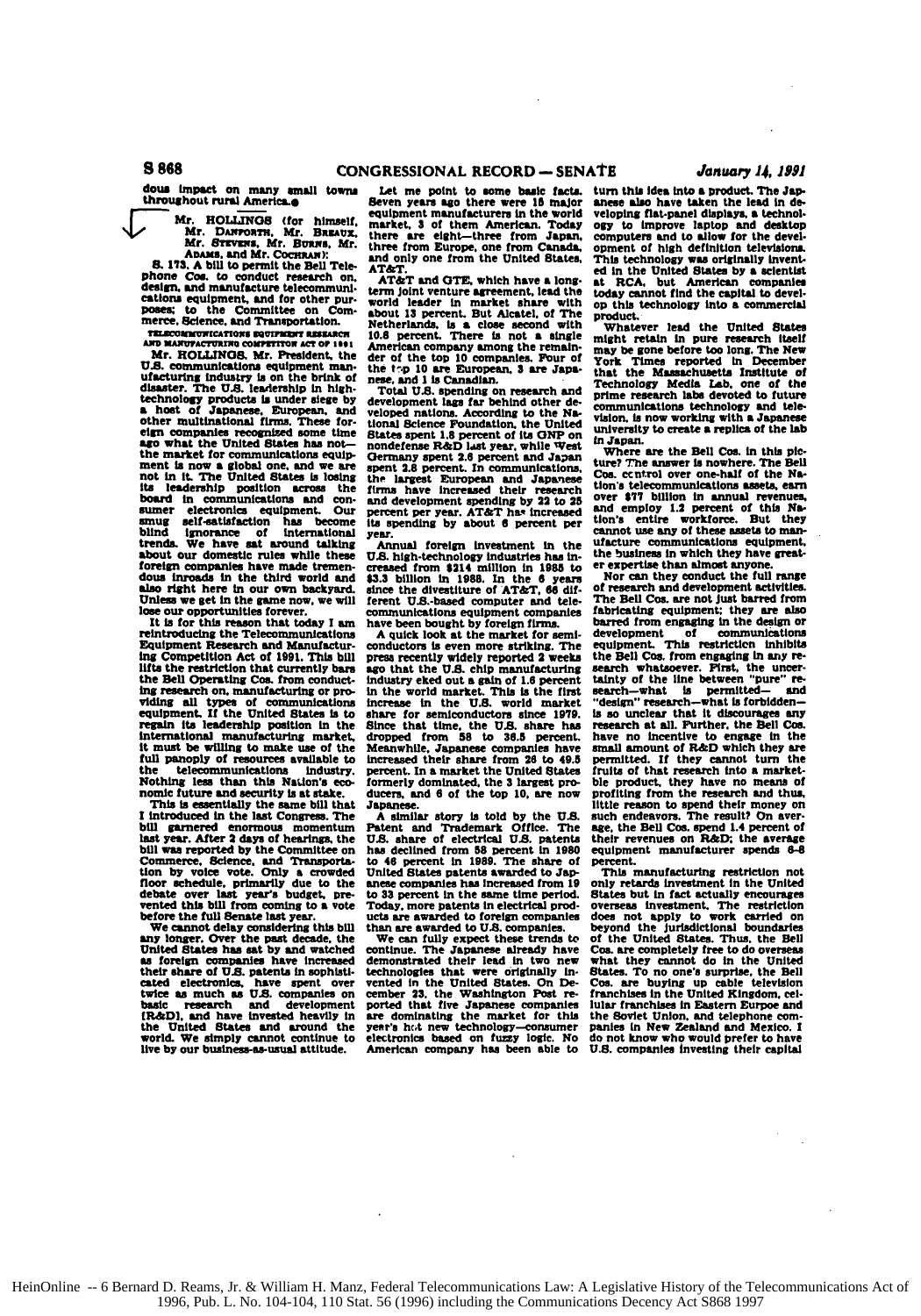In foreign countries instead or right. By Mr. SPECTER (for himself<br>here in the United States of America.<br>But that is exactly the perverse effect 8. 174. A bill to amend to Solid<br>that this manufacturing restriction Waste D

capital. and most Important, the desire Public Works. The manufacturing manufacturing manufacturing market. The manufacturing manufacturing manufacturing manufacturing manufacturing manufacturing  $\frac{1}{2}$ **bar these companies from manufactur-**<br> **bar these companies from manufactur-** Mr. SPECTER. Mr. President. today<br>
of this country is at risk? Unless we<br>
of this county is at risk? Unless we<br>
can put to use the tremendous a of this country is at risk? Unless we I introduce legislation to devise a fair<br>can put to use the tremendous assets and workable solution for the Nation's<br>held by these Bell Cos., America's tele-<br>communications industry is

about the premises on which this bill of disposal. As a consequence, some is based. I fully understand that these States no longer possessing relequate Bell Cos, continue to exercise a sub-<br>capacity, have opted for the more eco-<br>stantial degree of market power over nomical solution of shipping large<br>local telephone services and over the Quantilies of their solid waste to<br> centives to engage in unlawful cross-<br>of incurring the increased costs associated with establishing new local facili-<br>subsidization and self-dealing.<br>ties. This has given rise to the signifi-

anticompetitive activity. The BOC's waste. If a solution is not found soon, are barred from cross-subsidising their landfill shortages very likely will begin manufacturing activities with ratepay- emerging throughout entir turing affiliate must be purchased at Forthased at Forthased at Forthased at Forthased at Forthased at Forthased at Forthased at Forthased at Forthased at Forthased at Forthased at Forthased at Forthased at Forthased must must conduct all their manufacturing incentives for States to devise realistic<br>out of separate affilliates and these af- long-term plans for handling the dis-<br>filliates must keep books of account posal of solid waste.<br>espa

ecant change, however, that I call to ods, including export of garbage, for<br>the attention of my colleagues. This disposing of excess waste. Each State<br>bikil includes a provision to require will have 24 months, after the da the Bell Cos., to conduct all their man-emactment, to file an amended plan<br>ufacturing activities within the United with the Environmental Protection<br>States and to employ a percentage of Agency in which it will certify that U.S.-domestic components in the prod-based on its plan, or on agreement<br>ucts they manufacture. This provision made with any State or States, that it<br>was negotiated by the Bell Cos., and has made adequate provisions to<br>the America and has the complete support mext 20 years.<br>The legal precedent for such an applying and believe that a domes-<br>The legal precedent for such an applying with the content provision such as an applying with mini-<br>aent senius to ensuring trait are sell cost. proves plant for complying with mini-<br>potential manufacturing activities mum waste disposal requirements as<br>a rapidal the U.S. worker and economy. set forth in the Resource Conservat

In my view, lifting this manufacturing restriction is vitually important.<br>This bill is critical to the future of the<br>Nation's telecommunications industry Nation's telecommunications industry standards. Federal legislation would and this Nation's economic future. I serve the purpose of imposing penal-<br>expect to move this bill quickly in this ties on those States circumventing<br>session of Congress and look forward RCRA requirements and encourage<br>'o leagues In passing this critical piece of Inhibit other States' abilities to adhere leguslation. */to* their **plans.**

**B.** 174. A bill to amend to Solid<br>Waste Disposal Act (U.S.C. 8901 et<br>seq.), and for other purposes; to the<br>Committee on Environment and<br>Public Works.

**go** the way of our consumer electron- encing the acute impact of dwindling **ioe** andu-try-overseae. landfill capacity and limited means to provide adequate alternative methods<br>of disposal. As a consequence, some subsidization and self-dealing.<br>For these reasons, I have included in cant legal challenge of finding equita-<br>For these reasons, I have included in cant legal challenge of finding equisition<br>to prevent any kind of unlawful

This bill is virtually identical to the mext 20 years. The new plans also<br>bill that was reported by the Com- must contain a comprehensive review<br>merce Committee. There is one signifi- of existing landfill capacity and meth

In my view. lifting this manufactur- wasto Jeopardizes the State's ability to **Ing** restriction Is vitually important, operate within its plan. and In turn

This **bill** contains what **I** believe to be **<sup>a</sup>**sensible approach lt the challenge **of** finding penalties and Incen-tives which are fair to all States. **Ac**cordingly. **I** advocate **giving** States the authority to impose differential fces<br>on the owner or operator of a 16lid<br>waste treatment facility or on any<br>person who ships, transports, or causes<br>the shipping and transporting of solid waste for treatment in another State. The purpose of such **a** fee Is to offset the discrepancy In tipping fees at landfills which range frum an average **of 845.48** in the Northeast to **\$17.95** in the Midwest and **813.06** in the West. Such differences **are** even more dra. mate when we consider that tipping fees **at** Presh **Kill's** landfill. New York City's principal **waste disposal** site. **ac-** cording to a story In the New York Times, have been raised to **SAO** per ton

**as capacity continues to dwindle.**<br>Differential fees, which amount to a Differential fees. which amount to a surcharge on Imported garbage, are designed to equalize disposal costs for the shipping States **by** making out-of. State facilities less economical. The fees will also provide an incentive for States to find local solutions for their

trash problem. Mr. President. we face **a** serious problem. Yet it Is **a** problem which does not lack solut!ons. **I** applaud the **laws** and regulations already enacted **by** States such **as** Pennsylvania that **are** resulting in an environmentally sound and economically efficient com- bination of recycling. landfilling. and incineration in much the same manner as recommended **by** the Environmental Protection Agency **as** national

policy.<br>That being the case, why is it neces-**That** being the case. why Is It neces- sary to propose legislation to set **na-** tional standards for waste disposal? This legislation Is necessuary. Mr. **Presl.** dent, because Pennsylvania and simi-<br>larly situated States find that implelarly situated States find that implementation of their own carefully con-<br>structed waste management plans is<br>threatened by the burden imposed on threatened **by** the burden imposed on them **by** disproportionate amounts **of** solid waste **being** transshipped from other States.

According to Commonwealth of Pennsylvania reports, approximately **9** million tons of municipal solid waste are generated in State per year. of which 1 million tons are shipped out-<br>of-State. Pennsylvania landfills now of-State. Pennsylvania landfills now receive approximately **5.5** million tons of solid waste per year from out-of-State sources. At this rate. Pennsylva- nia estimates State landfills have **ap.** proximately **9.5** years of capacity re- maining. These alarming statistics re- flect the difficulty Pennsylvania faces In Implementing the recycling legisla. **tion** enacted in the State last year to

provide for solid waste planning. The State legislation mandates **recy.** cling **by** counties and provides State cling by countles and provides State<br>funding for municipalities to achieve their recycling goals. Under the new law. at least 25 percent of **all** munclpal waste in the Commonwealth must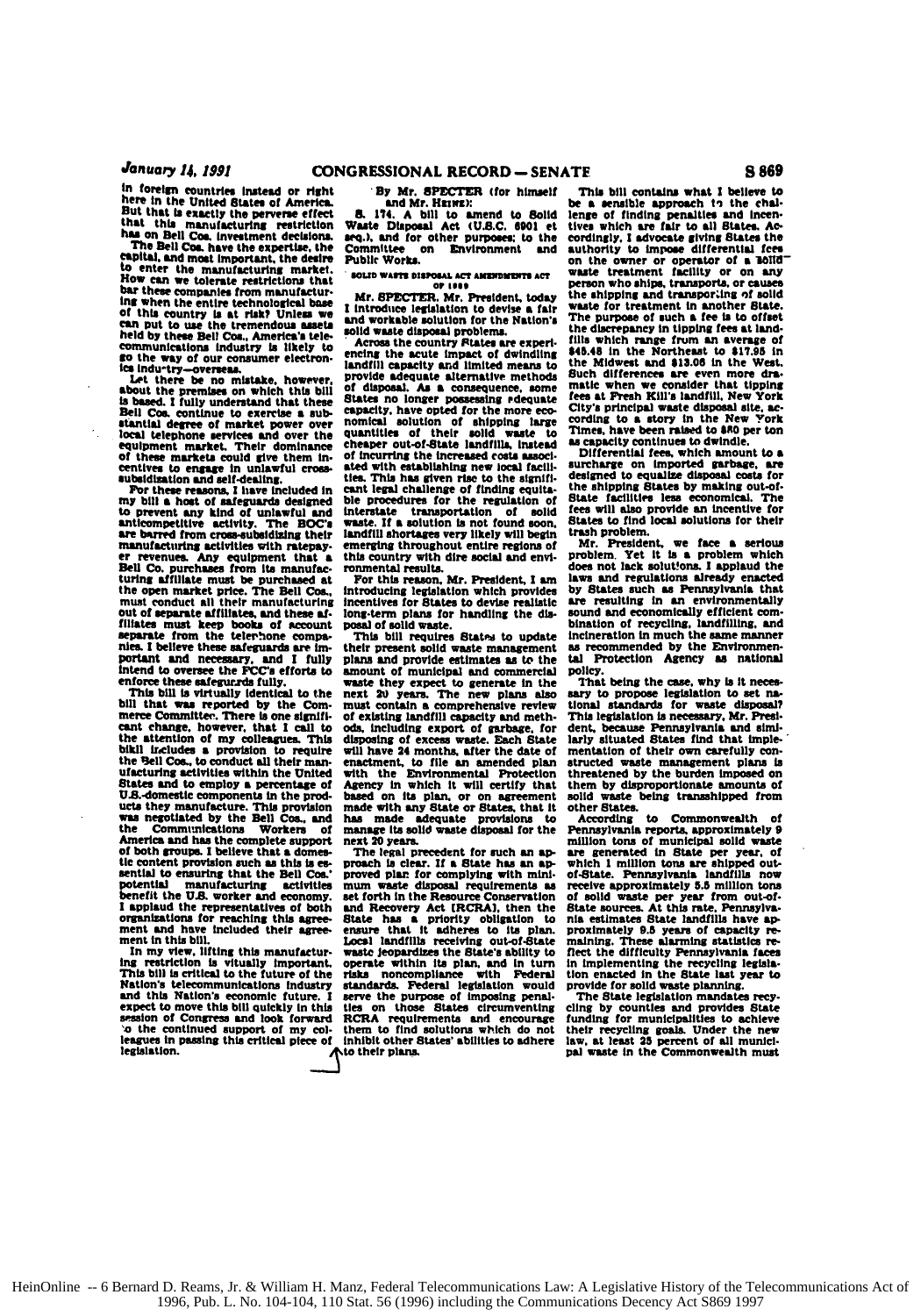HeinOnline -- 6 Bernard D. Reams, Jr. & William H. Manz, Federal Telecommunications Law: A Legislative History of the Telecommunications Act of 1996, Pub. L. No. 104-104, 110 Stat. 56 (1996) including the Communications Decency Act [xvii] 1997

 $\sim 10^{11}$ 

 $\sim 10$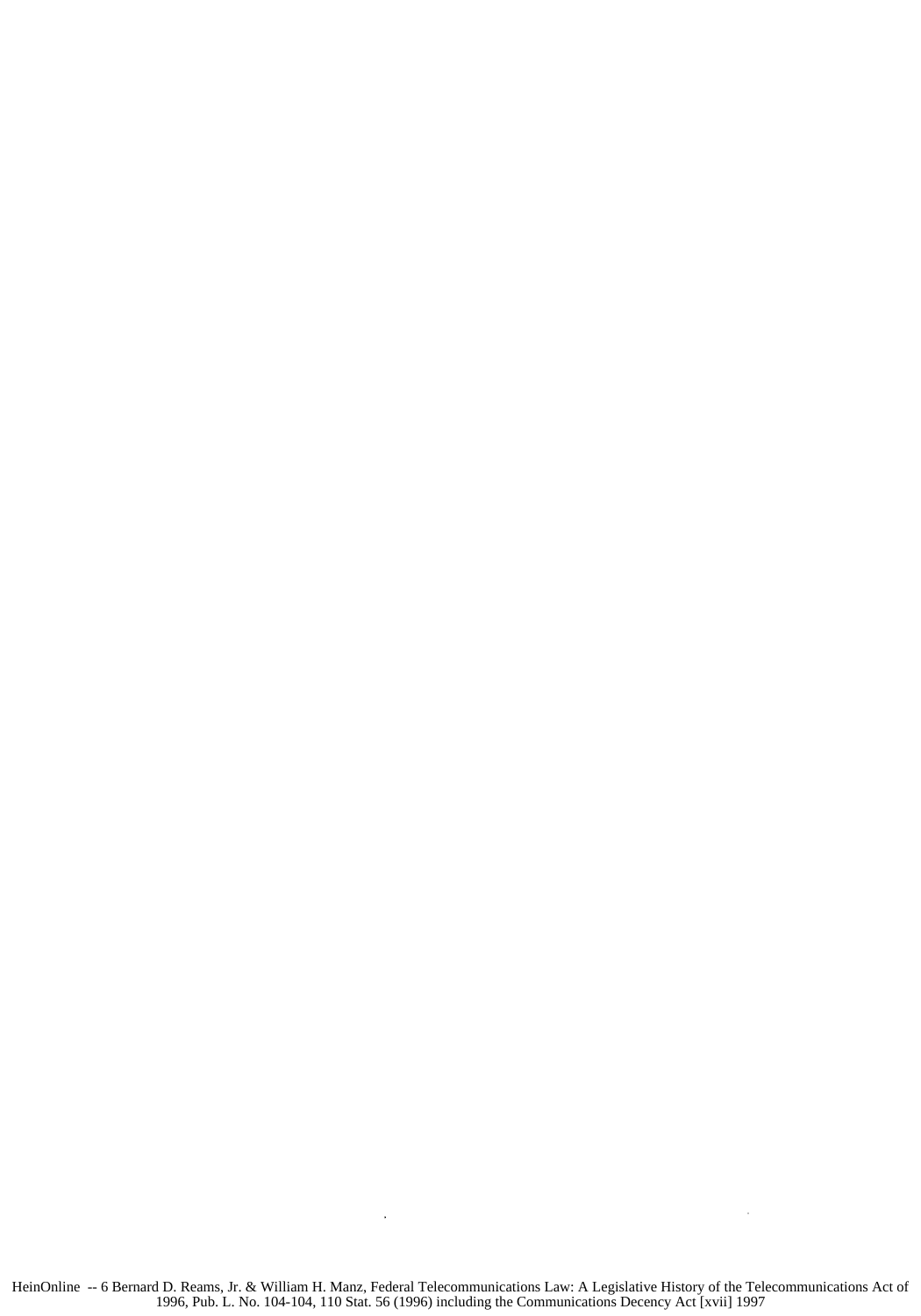## Document No. **123**

 $\ddot{\phantom{a}}$ 

l,

 $\sim$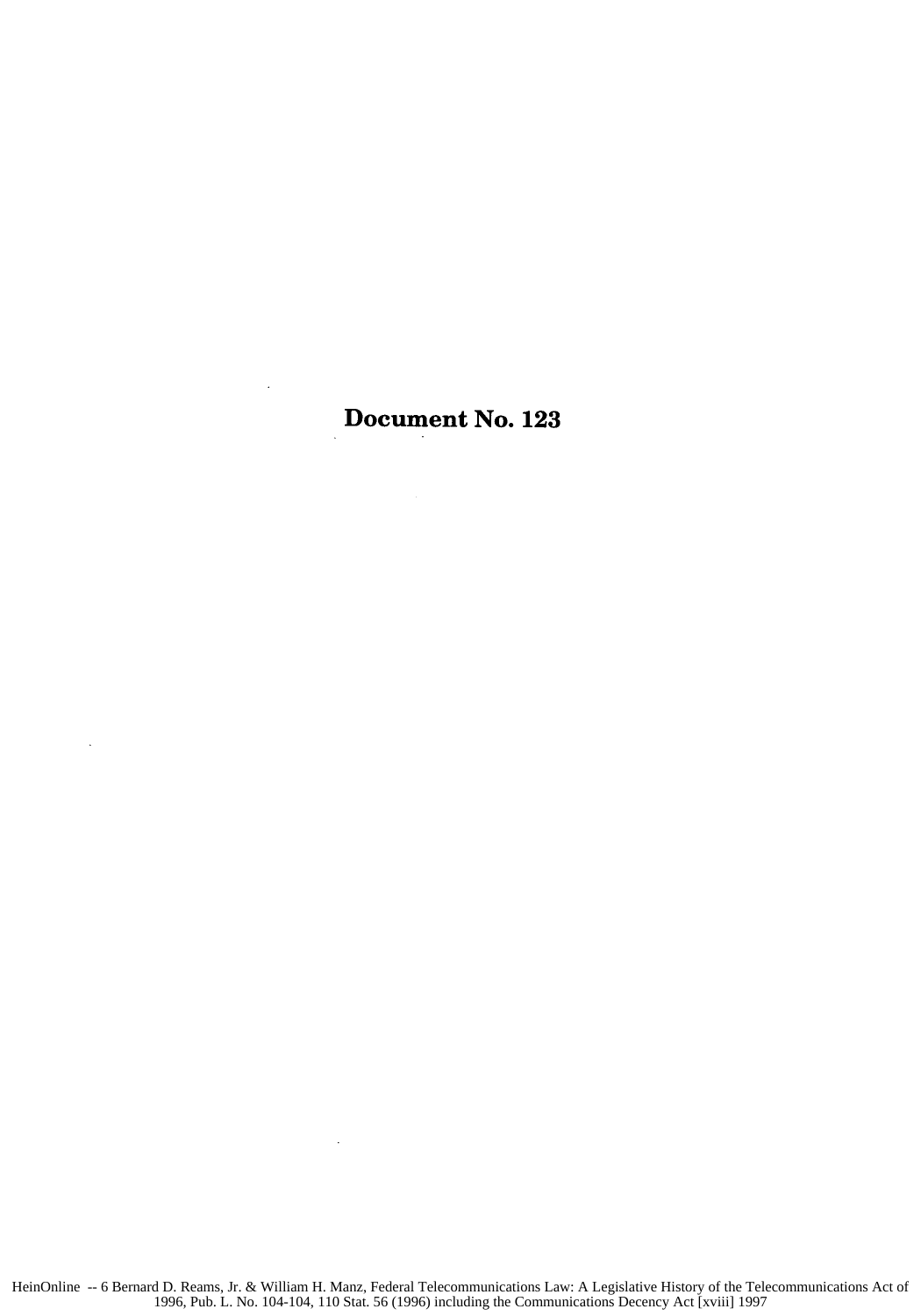HeinOnline -- 6 Bernard D. Reams, Jr. & William H. Manz, Federal Telecommunications Law: A Legislative History of the Telecommunications Act of 1996, Pub. L. No. 104-104, 110 Stat. 56 (1996) including the Communications Decency Act [xix] 1997

 $\ddot{\phantom{a}}$